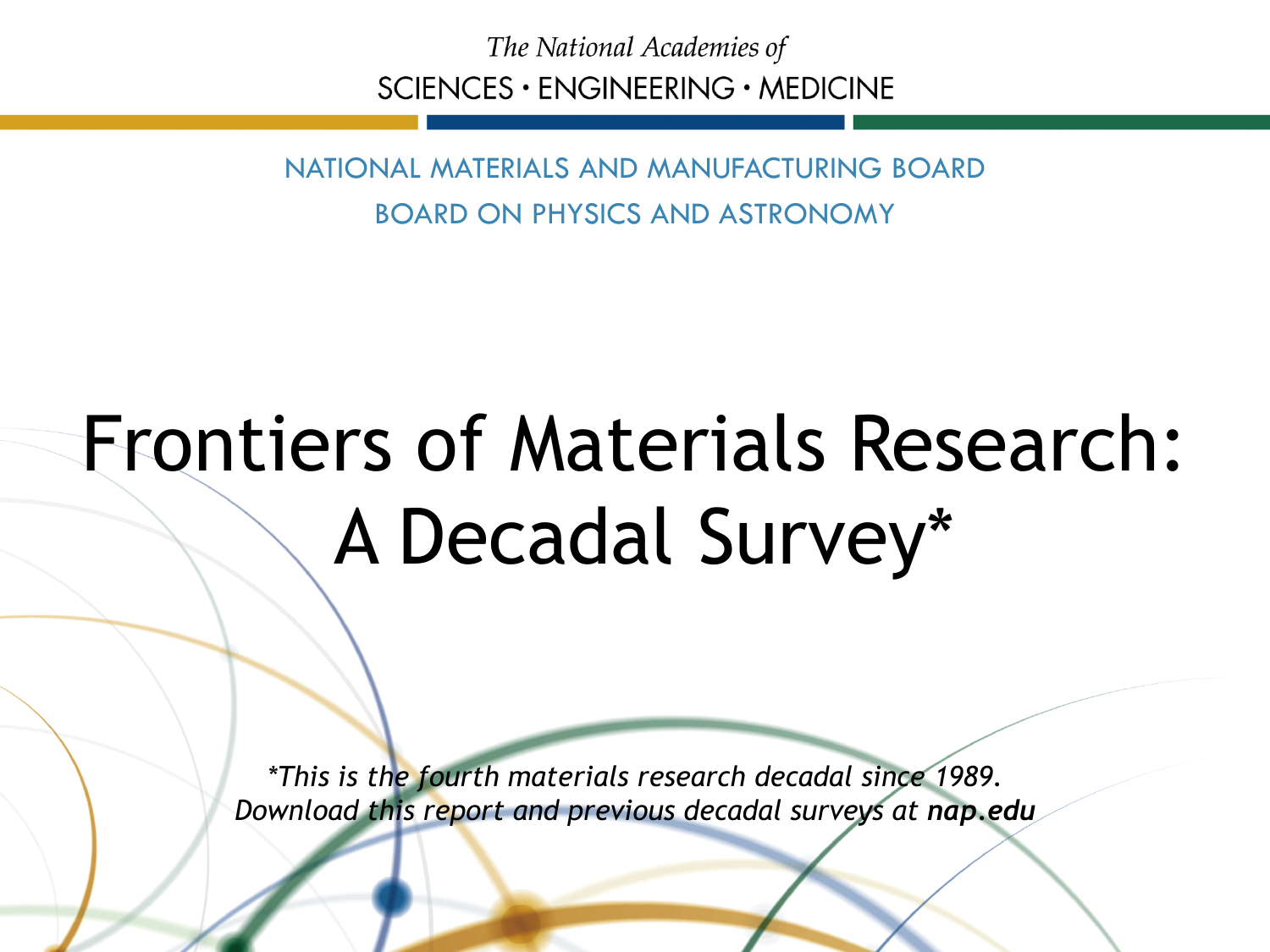### Frontiers of Materials Research: A Decadal Survey

**Co-Chairs:**

LAURA H. GREENE, NAS, National High Magnetic Field Laboratory and Florida State University

TOM LUBENSKY, NAS, University of Pennsylvania

MATTHEW TIRRELL, NAE, University of Chicago and Argonne National Laboratory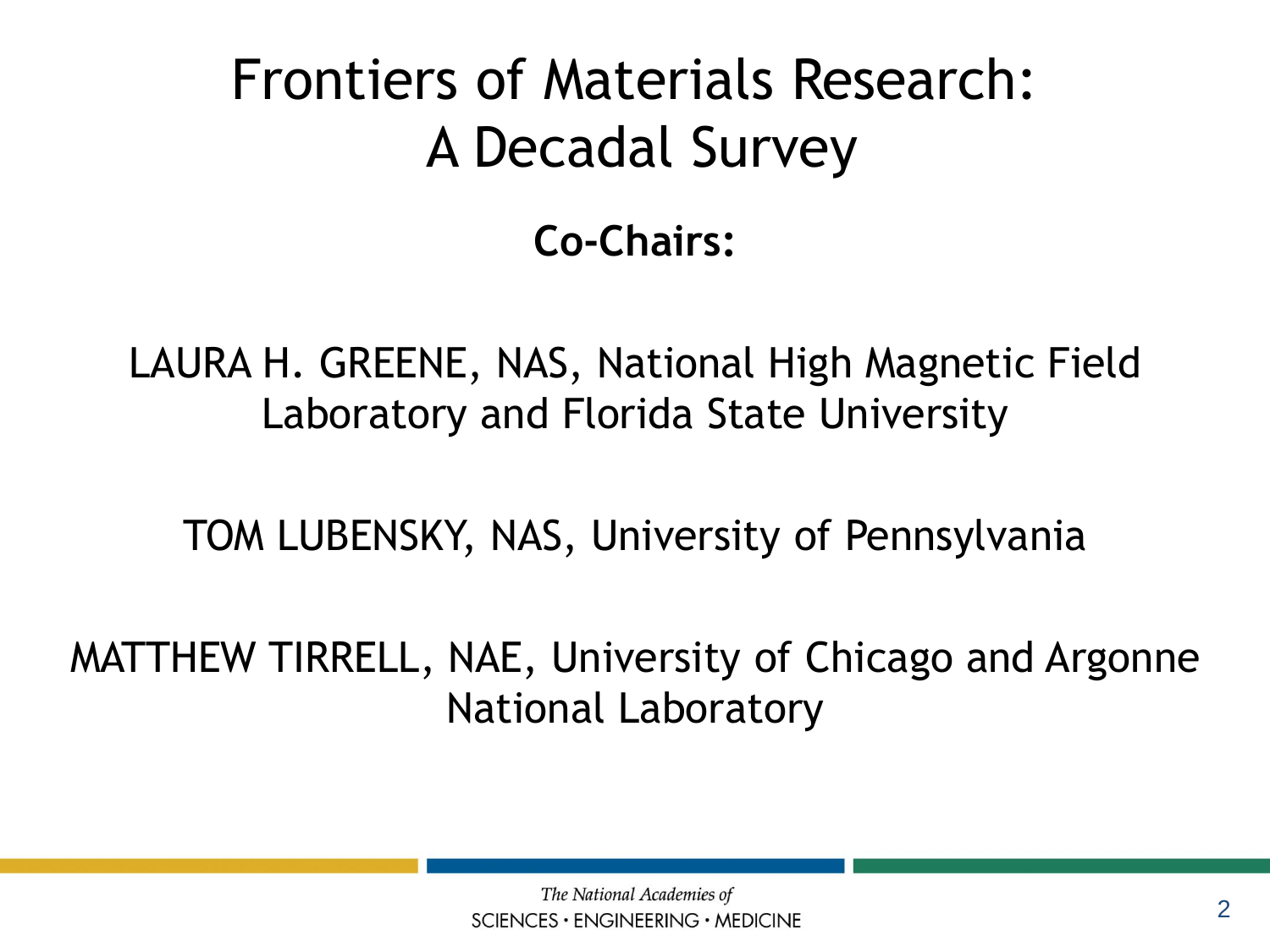#### COMMITTEE ON FRONTIERS OF MATERIALS RESEARCH: A DECADAL SURVEY

**PAUL CHAIKIN, NAS, New York University HONG DING, Beijing National Laboratory KATHERINE FABER, California Institute of Technology PAULA HAMMOND, NAE/NAM, Massachusetts Institute of Technology CHRISTINE HECKLE, Corning Inc. KEVIN HEMKER, Johns Hopkins University JOSEPH HEREMANS, NAE, Ohio State University BARBARA JONES, IBM NADYA MASON, University of Illinois Urbana-Champaign THOMAS MASON, Battelle Memorial Institute**

**TALAT SHAHNAZ RAHMAN, University of Central Florida ELSA REICHMANIS, NAE, Georgia Institute of Technology JOHN SARRAO, Los Alamos National Laboratory SUSAN SINNOTT, Pennsylvania State University SUSANNE STEMMER, UC Santa Barbara SAMUEL STUPP, NAE, Northwestern University TIA BENSON TOLLE, Boeing MARK WEAVER, University of Alabama TODD YOUNKIN, Intel Assignee at SRC STEVEN ZINKLE, NAE, University of Tennessee**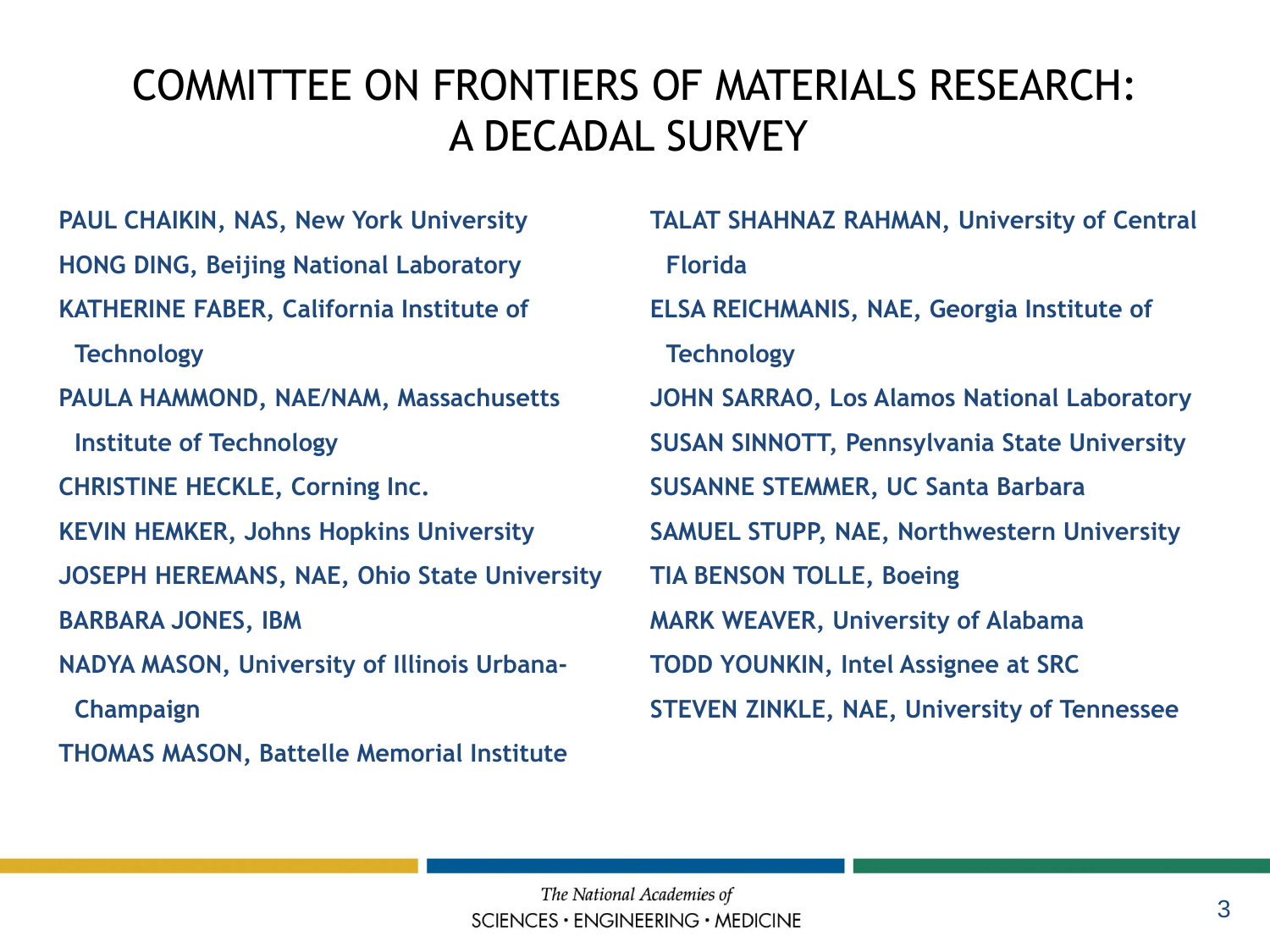#### Charge to: COMMITTEE ON FRONTIERS OF MATERIALS RESEARCH: A DECADAL SURVEY

- Assess the progress and achievements in MR over the past decade;
- Identify the principal changes in the research and development landscape for MR in the United States and internationally over the past decade, and how those changes have impacted MR;
- Identify MR areas that offer promising investment opportunities and new directions for the period 2020-2030 or have major scientific gaps;
- Identify fields in MR that may be good candidates for transition to support by other disciplines, applied R&D sponsors, or industry;
- Identify the impacts that MR has had and is expected to have on emerging technologies, national needs, and science, broadly;
- Identify challenges that MR may face over the next decade and offer guidance to the materials research community for addressing those challenges; and
- Evaluate recent trends in investments in MR in the United States relative to similar research that is taking place internationally by using a limited number of case studies of representative areas of MR that have either experienced significant recent growth or are anticipated to see significant near-term growth. Based on those trends, recommend steps the United States might take to either secure leadership or to enhance collaboration and coordination of such research support, where appropriate, for identified subfields of MR.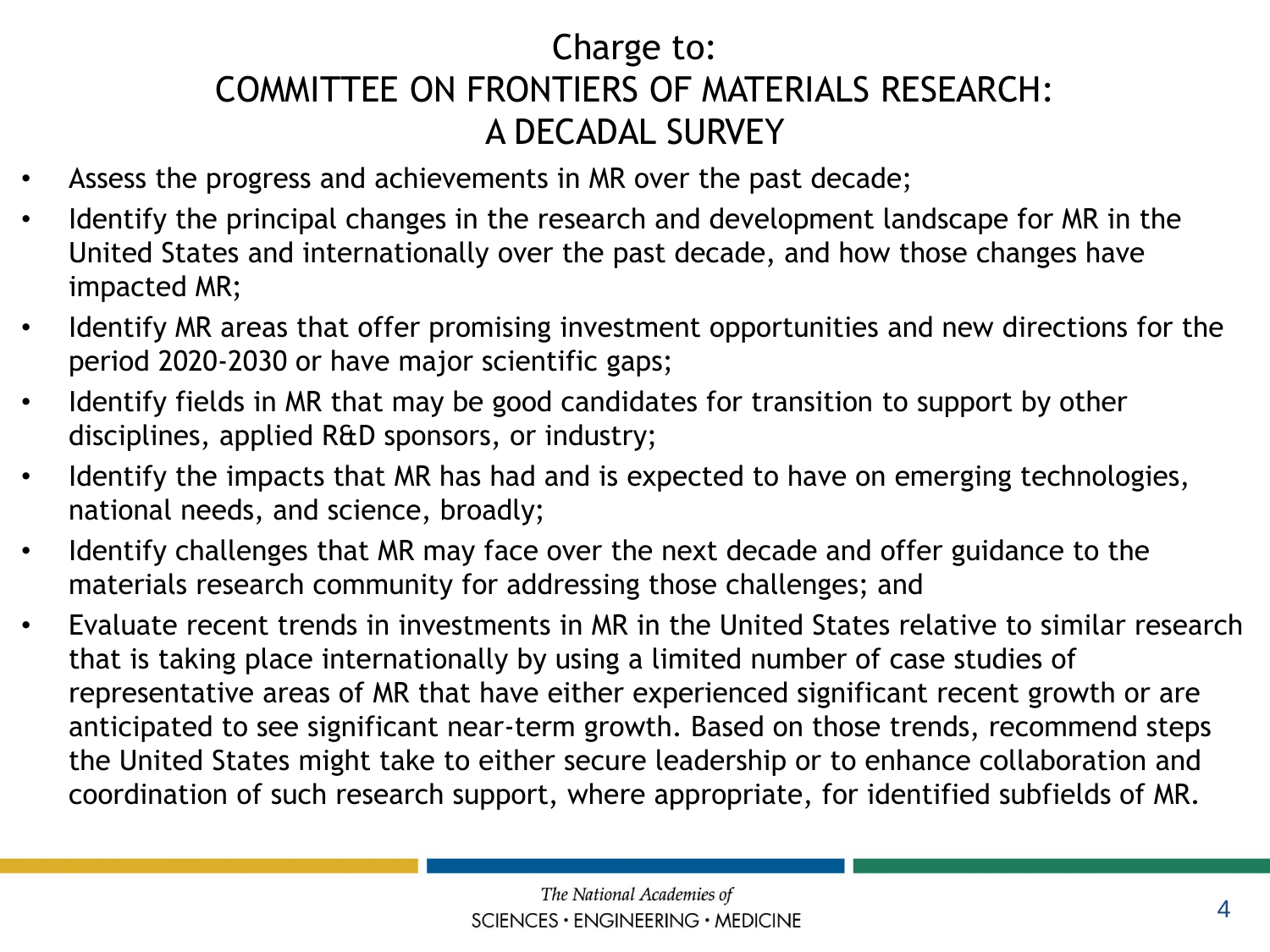#### Frontiers of Materials Research: A Decadal Survey

- The Committee met five times as a whole, with many additional teleconferences, among the leadership, the entire committee, and subsets of the committee.
- The Committee received input from more than 40 guest speakers and panelists at its meetings, who added to the members' understanding of the frontiers of materials research.
- Numerous workshops at national meetings (MRS, ACS, APS, … )
- Sixteen responses to survey of industry
- This was an intense two-year effort by 24 Committee Members.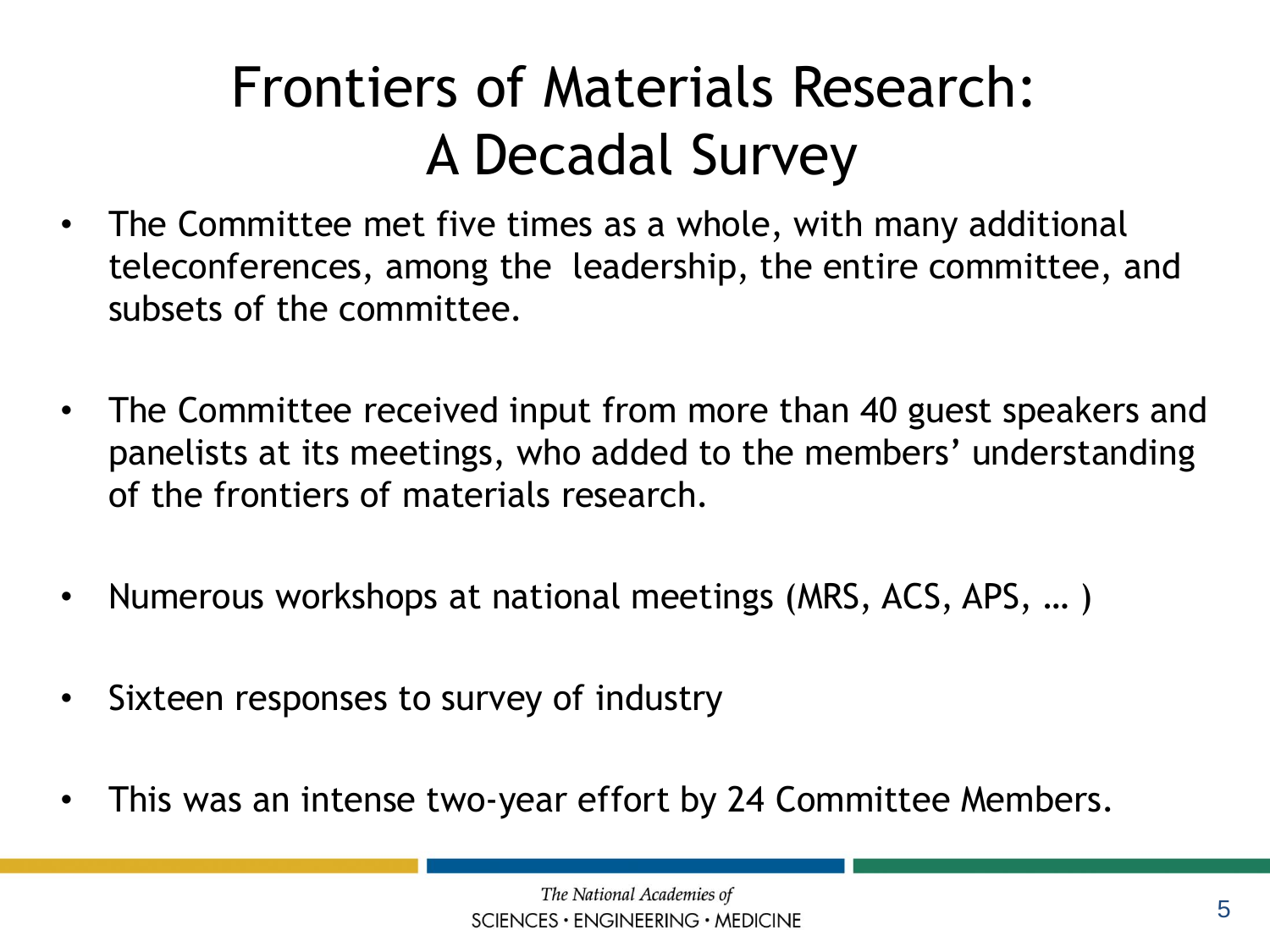## General Observations

- Materials Science and Materials Engineering are both vast enterprises encompassing many diverse intellectual communities with different priorities
- Together they are really colossal, stretching from frontiers of fundamental science (topological matter, non-equilibrium processes) to industrial-scale manufacturing (additive manufacturing, Gorilla glass)
- It was a challenge to provide a full description of accomplishments and future prospects with an excitement in dealing with the diversity of opinions, backgrounds, and priorities.
- This 2019 Decadal Survey in Materials Research is a Consensus Report.

6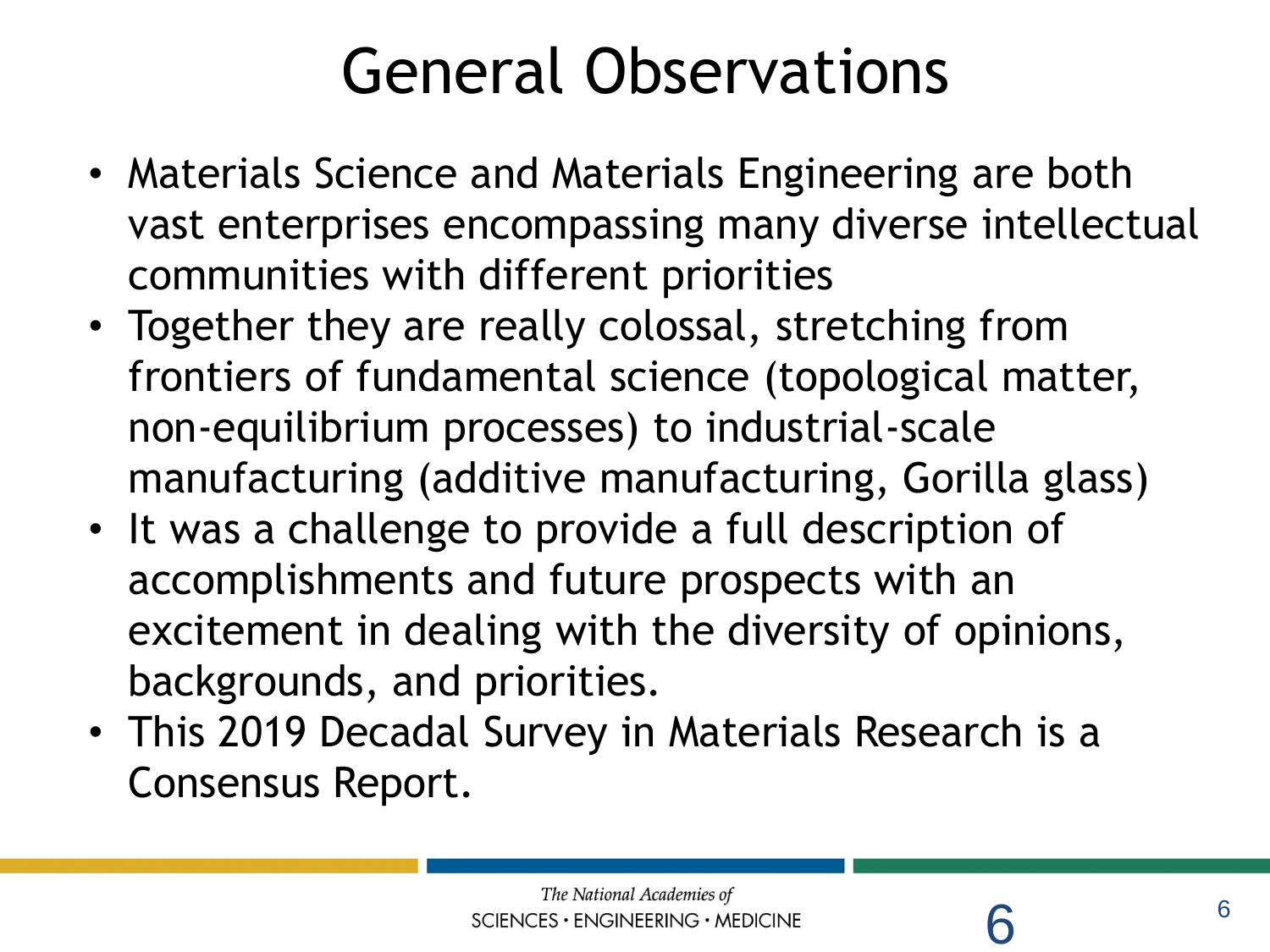#### FRONTIERS OF MATERIALS RESEARCH: A DECADAL SURVEY Chapters of the Report

- CHAPTER 1. LANDSCAPE AND IMPACT OVER THE PAST 10 YEARS: SETTING THE SCENE
- CHAPTER 2: PROGRESS AND ACHIEVEMENTS IN MATERIALS RESEARCH OVER THE PAST DECADE
- CHAPTER 3. MATERIALS RESEARCH OPPORTUNITIES
- CHAPTER 4. RESEARCH TOOLS, METHODS, INFRASTRUCTURE, AND FACILITIES
- CHAPTER 5. NATIONAL COMPETITIVENESS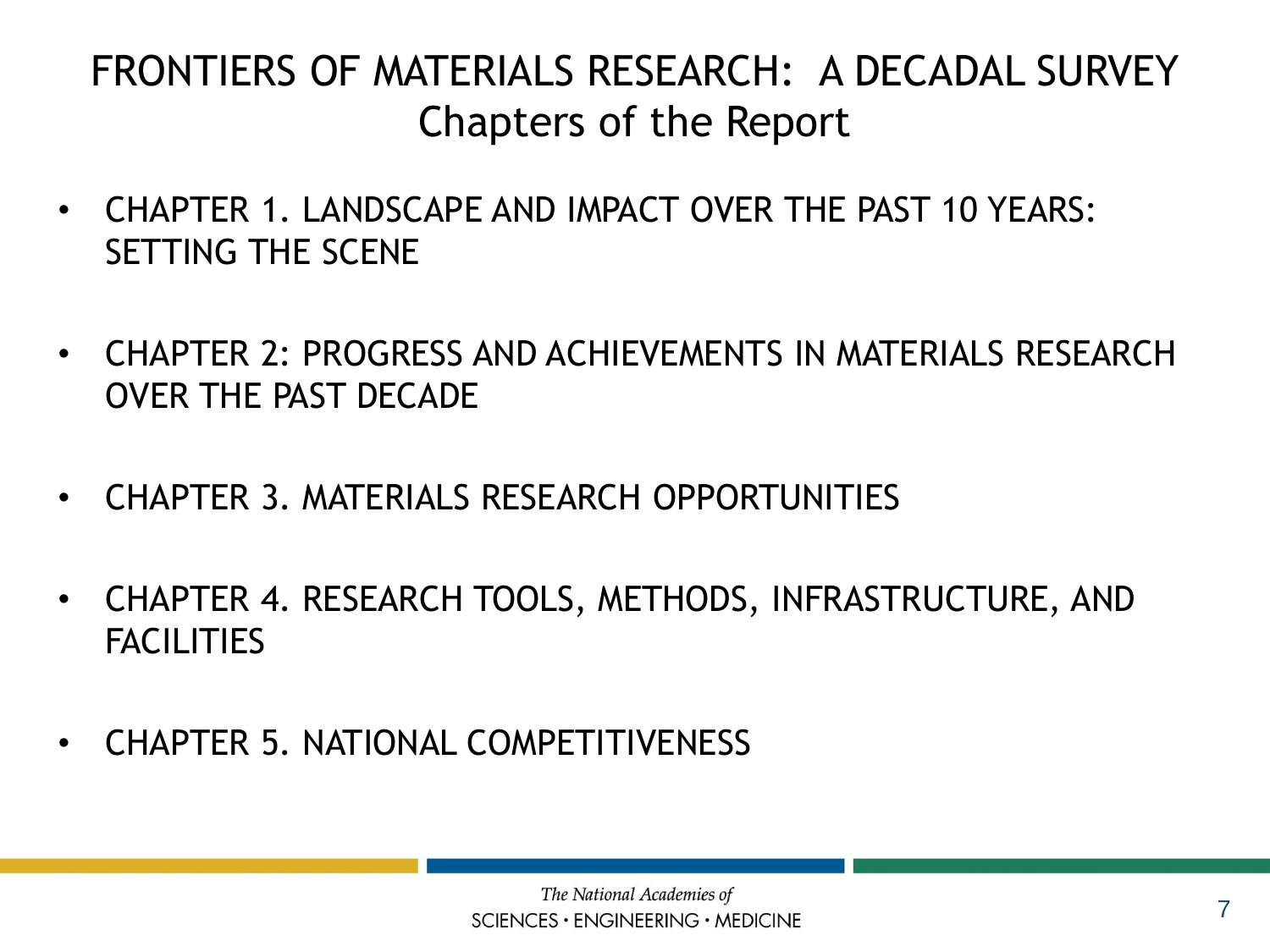#### Text from Chapter 1 concerning the past decade

*"By studying earlier decades and reading the reports that were produced, researchers know to expect the unexpected, which is precisely the allure of science. There have been surprises, to be sure, in the last decade. It is useful to examine a few examples of important developments that were not foreseen*.*"*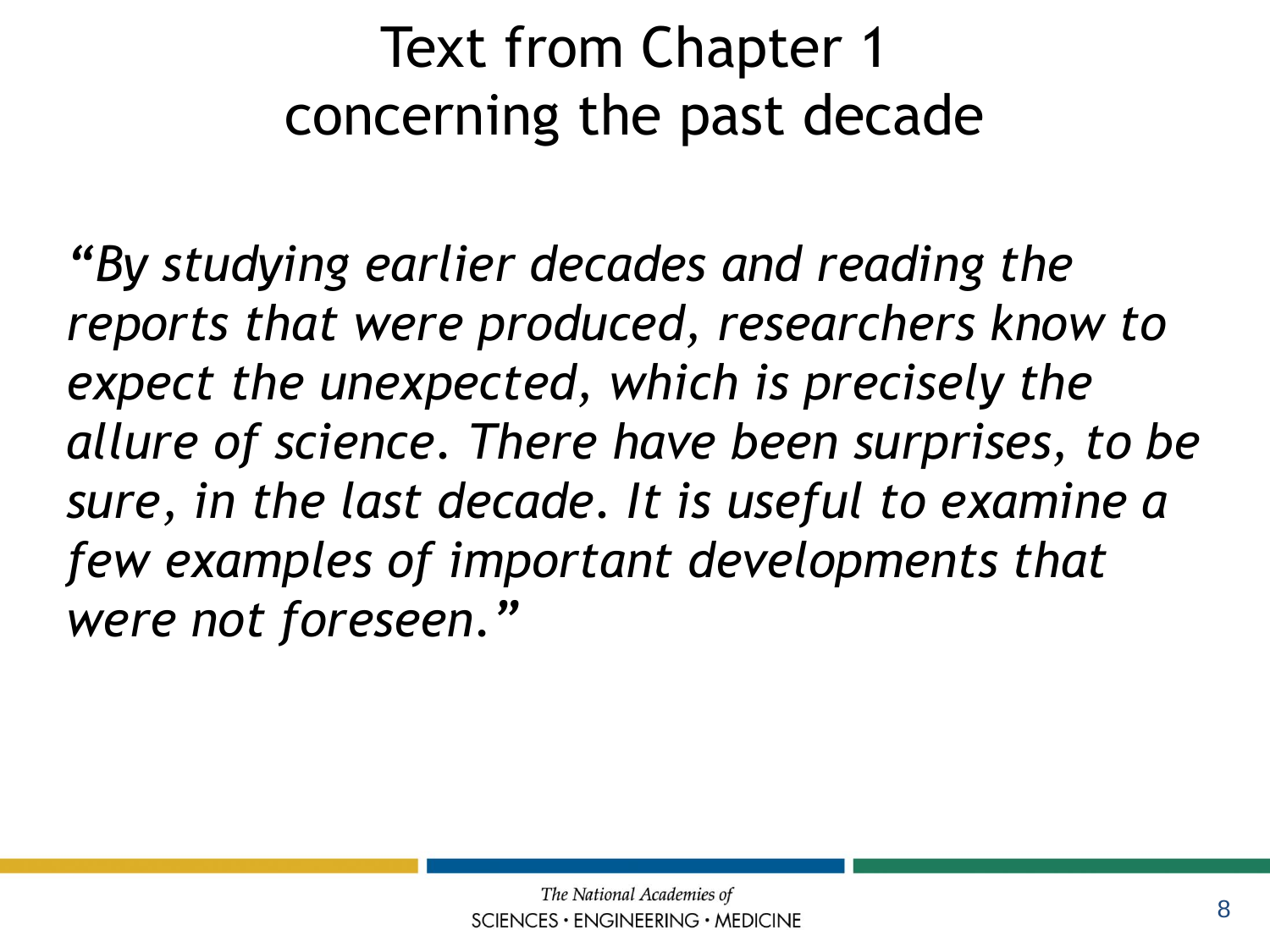#### *Graphene and topological insulators*

*"For example, … graphene … was given scant mention in the previous decadal survey in 2010. Since then, graphene has spawned an exciting field of other two-dimensional (2D) materials, and perhaps more importantly, it has instigated work on new physical phenomena, with potential utility in many electronics applications such as solar cells, transistors, transistors, camera sensors, digital screens, and semiconductors."*

#### *Vitrimers and polymers with dynamic covalent bonds*

"*Self-healing of polymers realized a new paradigm with the development of polymers with dynamically reconfigurable covalent bonds. One example, a remarkable new class of plastics now known as vitrimers (a term for glass-like polymers), was unanticipated 10 years ago. Vitrimers exhibit properties similar to silica glasses but in which the covalent bond network topology can be rearranged by exchange reactions without depolymerization. They remain insoluble and yet processable as bulk materials*."

#### *Gorilla Glass*

"*Smartphone touch screen technology, which made its appearance at the beginning of the last decade, created entirely new roles for glass. This glass serves three functions: it enables user input, protects the display beneath it, and transmits the information on the display to the user even after years of use, in addition to resisting breakage owing to accidental drops. The material has to be mechanically durable, scratch resistant, thin, stiff, dimensionally stable, flat, smooth, impermeable to water, and transparent to both visible light and radio waves. Corning was able to surmount all of these challenges in a very short time through application of deep understanding of glass composition and manufacturing technology*."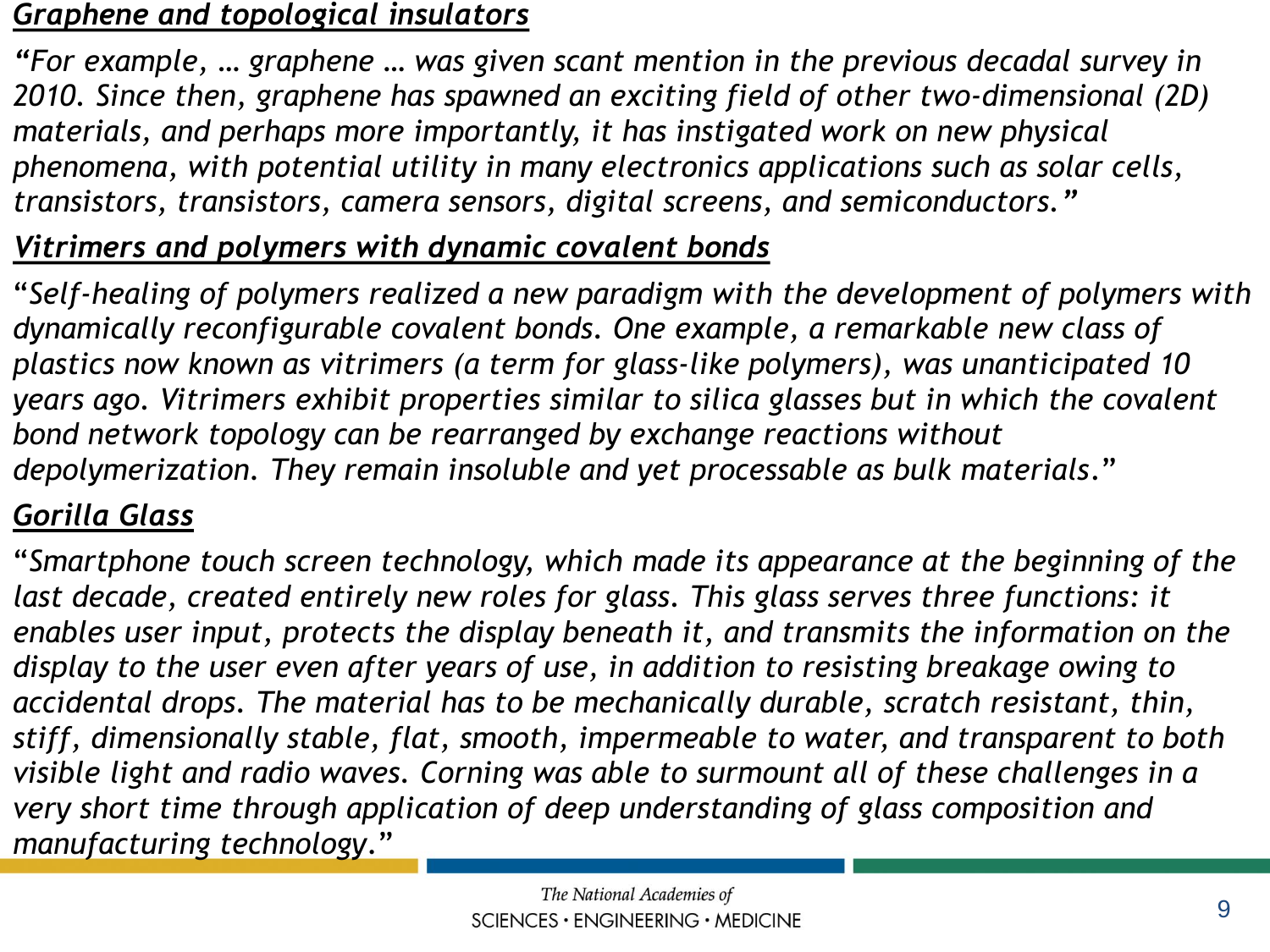#### Text from Chapter 1 concerning the past decade

*" … some important developments were the product of pure discovery-driven science (topological insulators), while others were concerted technological efforts (Gorilla Glass), and still others some combination of the two (vitrimers). This is a strong argument for supporting materials research across a span of technology readiness levels, and for creating environments in which basic and applied research, as well as academic and industrial research, interact intimately*.*"*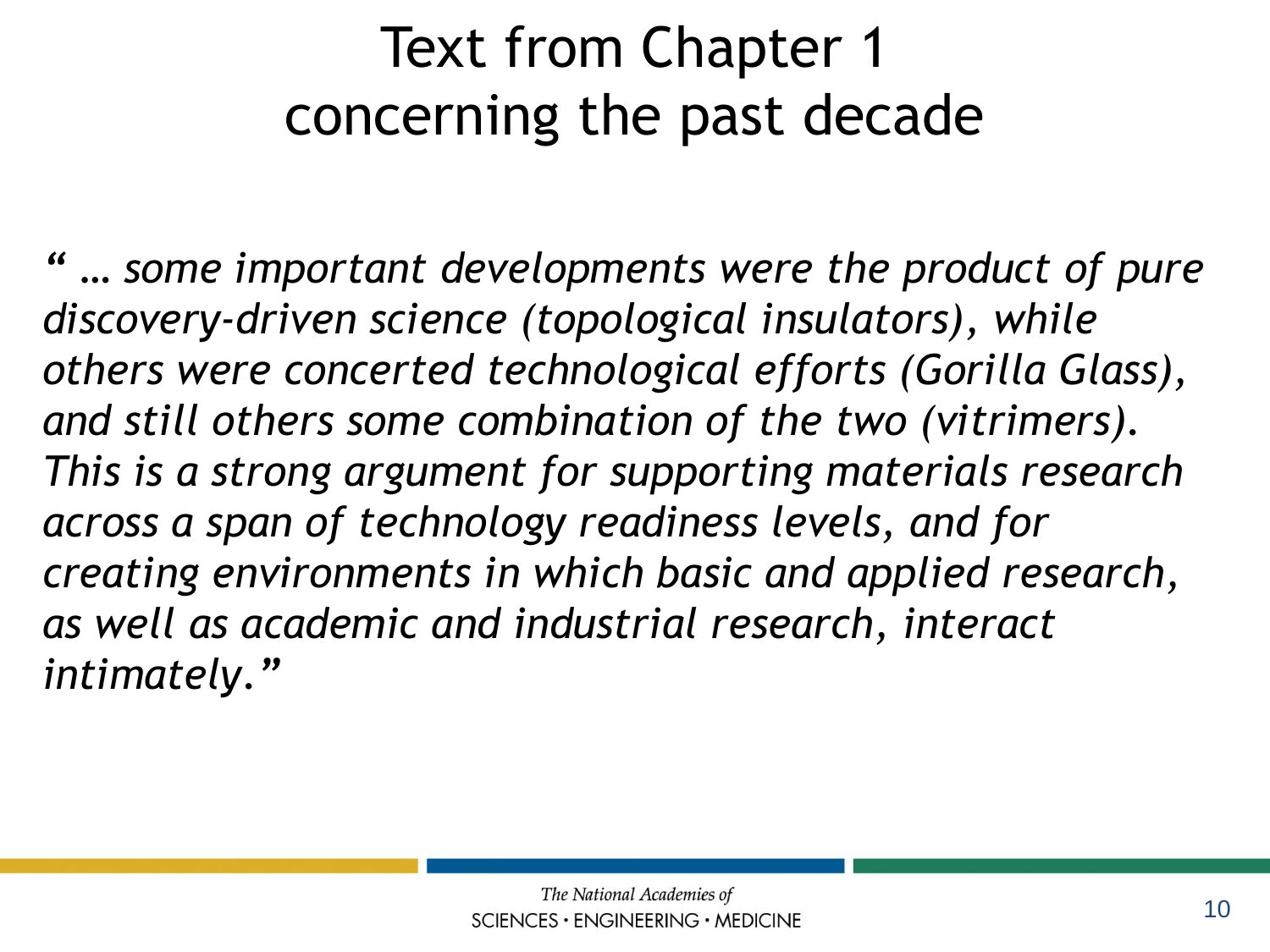### **Key Findings and Recommendations**

- **Key Finding:** Basic research in fundamental science directions meaning work that neither anticipates nor seeks a specific outcome, is the deep well that both satisfies our need to understand our universe and feeds the technological advances that drive the modern world. It lays the groundwork for future advances in materials science as in other fields of science and technology. Discoveries without immediate obvious application often represent great technical challenges for further development (e.g., high-Tc superconductivity, carbon nanotubes) but can also lead to very important advances, often years in the future.
- **Key Recommendation:** It is critically important that fundamental research remains a central component of the funding portfolio of government agencies that support materials research. Paradigmchanging advances often come from unexpected lines of work.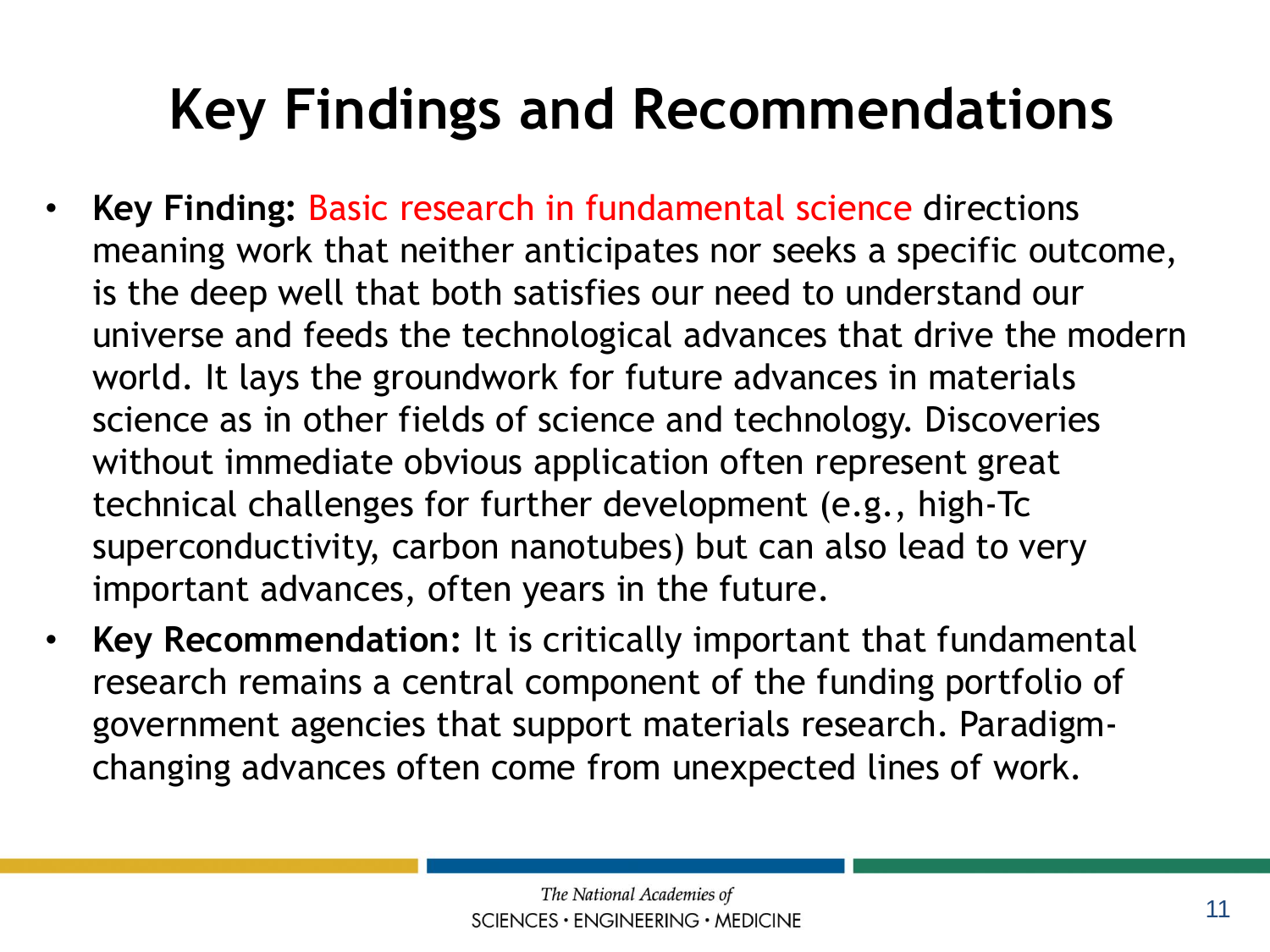### Key Findings and Recommendations

- **Key Finding:** The integrated computational materials science and materials engineering methodology has had a significant impact on product development in specific industries, as the committee has learned through industrial input. There is potential for further impact through the inclusion of integrated data sciences into the materials research for all length scales and material types.
- **Key Recommendation:** All government agencies funding materials research should encourage the use, when appropriate, of computational methods, data analytics, machine learning, and deep learning in the research they fund. They should also encourage universities to provide students of science and engineering exposure to these new methods by 2022.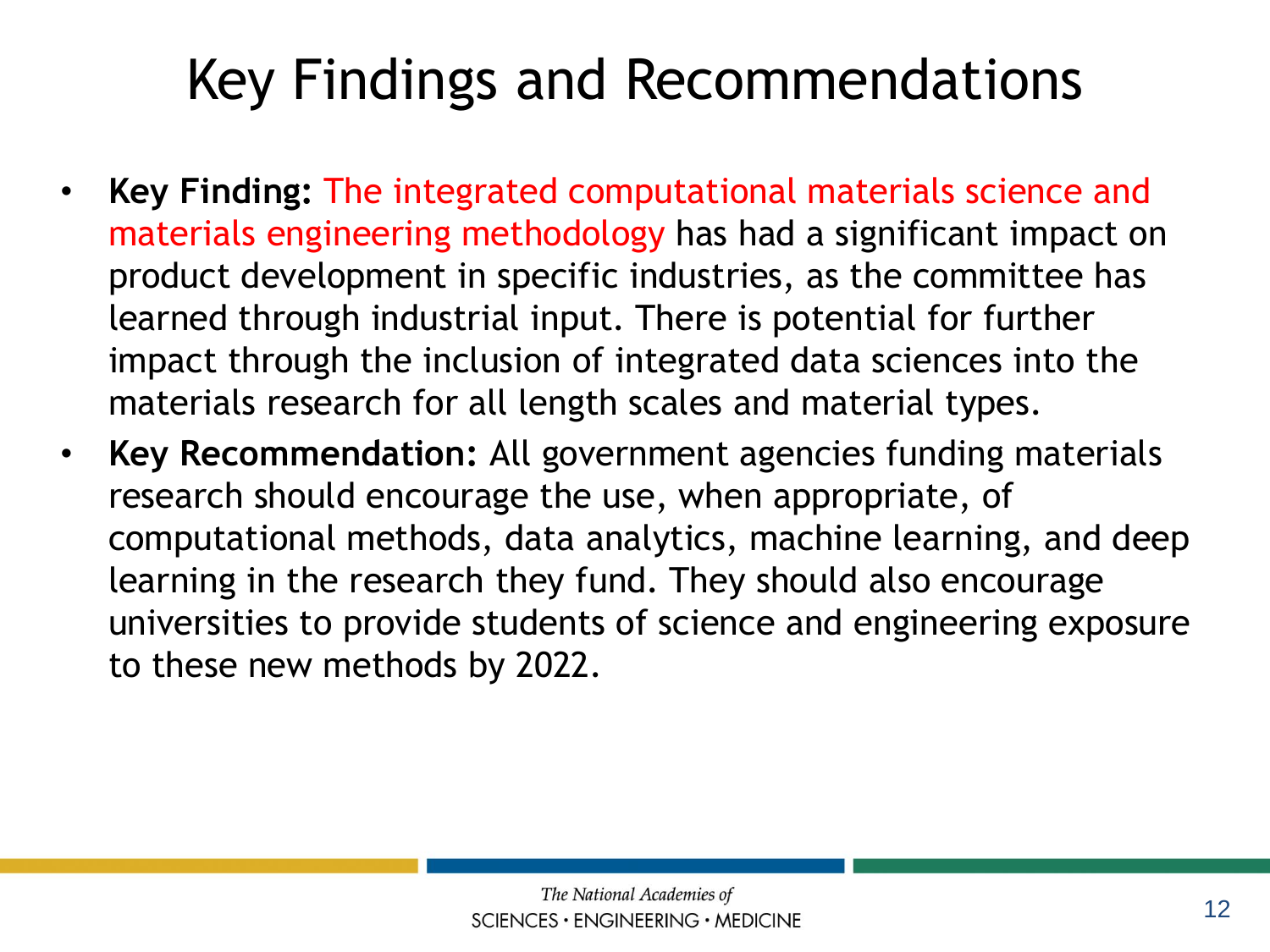#### RESEARCH OPPORTUNITIES

- **Key Finding:** Quantum materials science and engineering, which can include superconductors, semiconductors, magnets, and two-dimensional and topological materials, represents a vibrant area of fundamental research. New understanding and advances in materials science hold the promise of enabling transformational future applications, in computing, data storage, communications, sensing, and other emerging areas of technology. This includes new computing directions outside Moore's law, such as quantum computing and neuromorphic computing, critical for low-energy alternatives to traditional processors. Two of the National Science Foundation (NSF)'s "10 big ideas" specifically identify support of quantum materials (see *The Quantum Leap: Leading the Next Quantum Revolution* and *Midscale Research Infrastructure*).
- **Key Recommendation:** Significant investments by, and partnerships among, NSF, DOE, NIST, DOD, and IARPA will accelerate progress in quantum materials science and engineering, so crucial to the future economy and homeland security. U.S. agencies with a stake in advanced computing, under the possible leadership of DOE's Office of Science and NNSA laboratories and the DOD research laboratories (ARL, ONR, AFRL), should undertake to support new initiatives to study the basic materials science of new computing paradigms during the next decade. To remain internationally competitive, the U.S. materials research community must continue to grow and expand in these areas.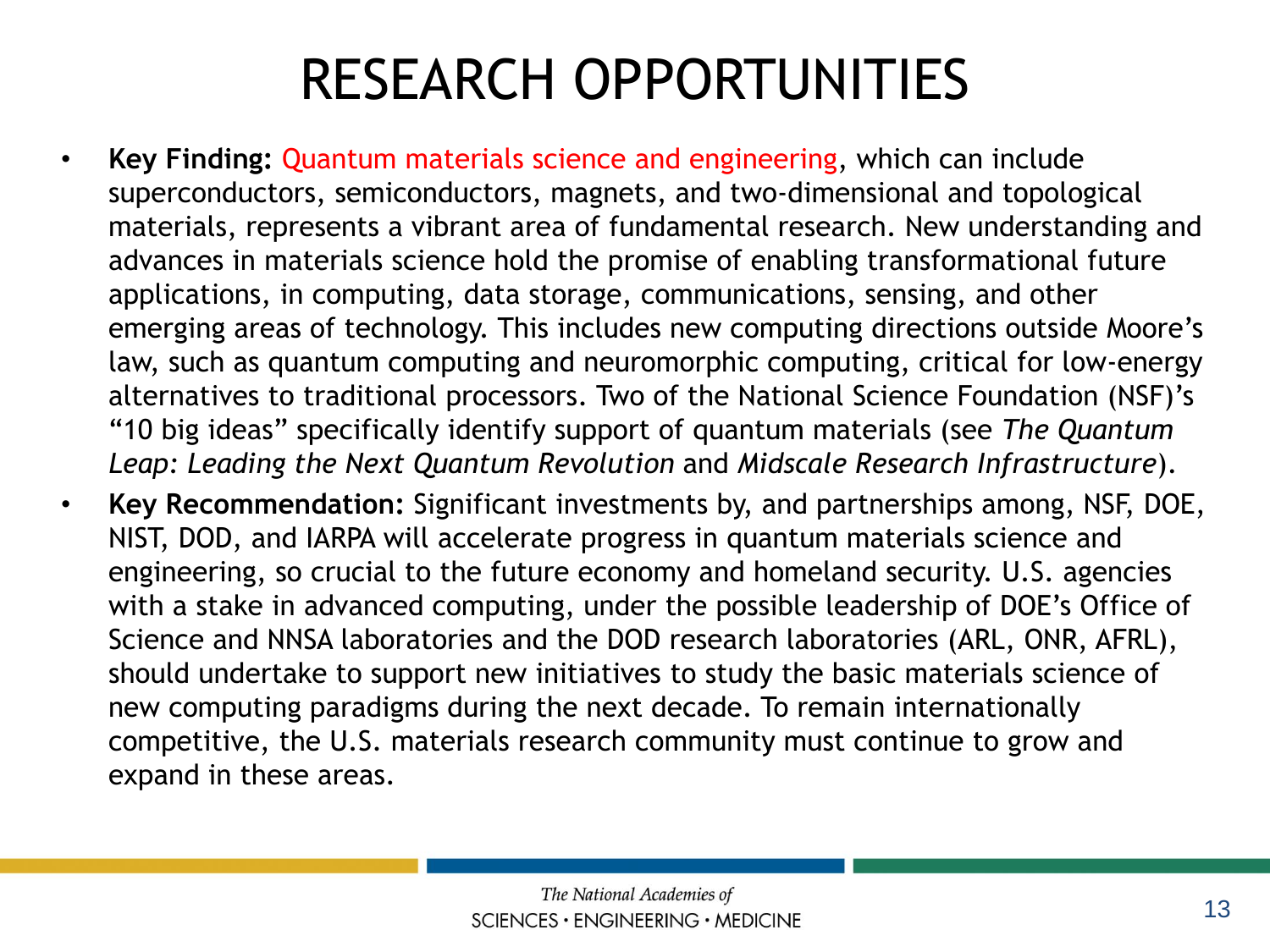### RESEARCH OPPORTUNITIES

- **Key Finding:** Materials science and technology has an enormous impact on the quality and sustainability of Earth's environment across the entire spectrum of materials types. This is another important opportunity for university, national laboratory, and industry cooperation.
- **Key Recommendation:** Research in numerous directions that improve sustainable manufacturing of materials, including choices of feedstocks, energy efficiency, recyclability, and more, is urgently needed. Creative approaches for funding materials research toward sustainability goals should be developed by NSF, DOE, and other agencies.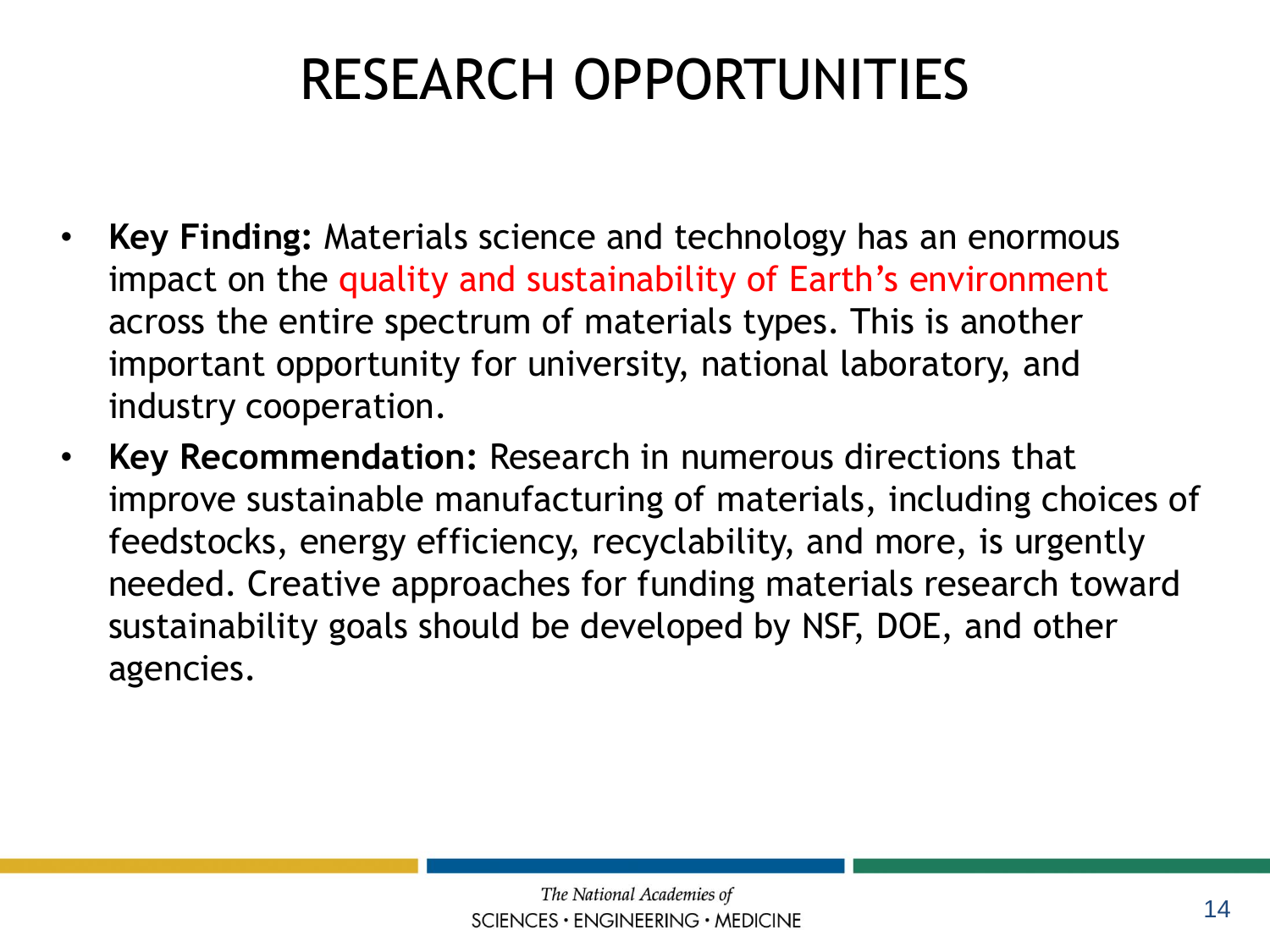### Chapter 3 Findings and Recommendations

- **Finding:** Sustainability and environmental impact have special import in the domain of polymer materials research owing to the dual factors of the massive accumulation of discarded polymeric materials in the environment and the unique challenges to polymer recyclability.
- **Recommendation:** The massive accumulation of discarded polymeric materials points to several needed actions, namely, stimulating and executing further research on environmental degradability of polymers, better methods of separating incompatible polymers out of waste streams, research toward recycling without separation, and fundamental research in green chemistry possibilities within polymer research.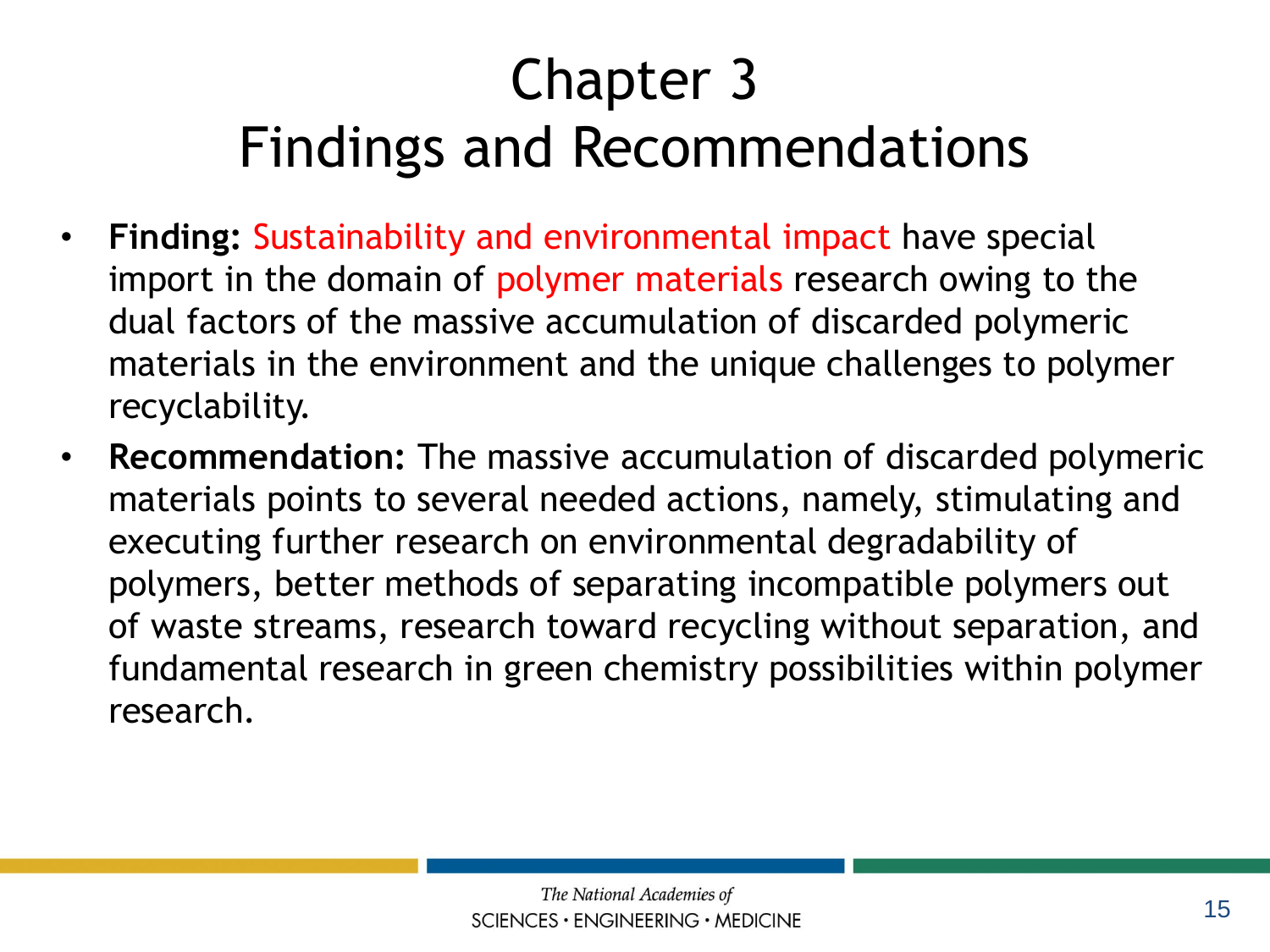## A CALL FOR CONVERGENT RESEARCH

- **Key Finding:** Many of the real-world challenges and opportunities in materials research occur at the intersections among traditional disciplines, and at the interfaces between fundamental and applied research. Pure science often benefits from proximity to applied research. Collaboration and information transfer among different disciplines and among academia, industry, and government laboratories greatly increases the likelihood of successfully meeting these challenges and capitalizing on these opportunities.
- **Key Recommendation:** Government agencies, led by the Office of Science and Technology Policy (OSTP), should work with high priority to foster communication among materials research stakeholders through the support of interdisciplinary research and the development of modalities for freer flowing interactions among universities, private enterprise (including startup ventures), and national laboratories.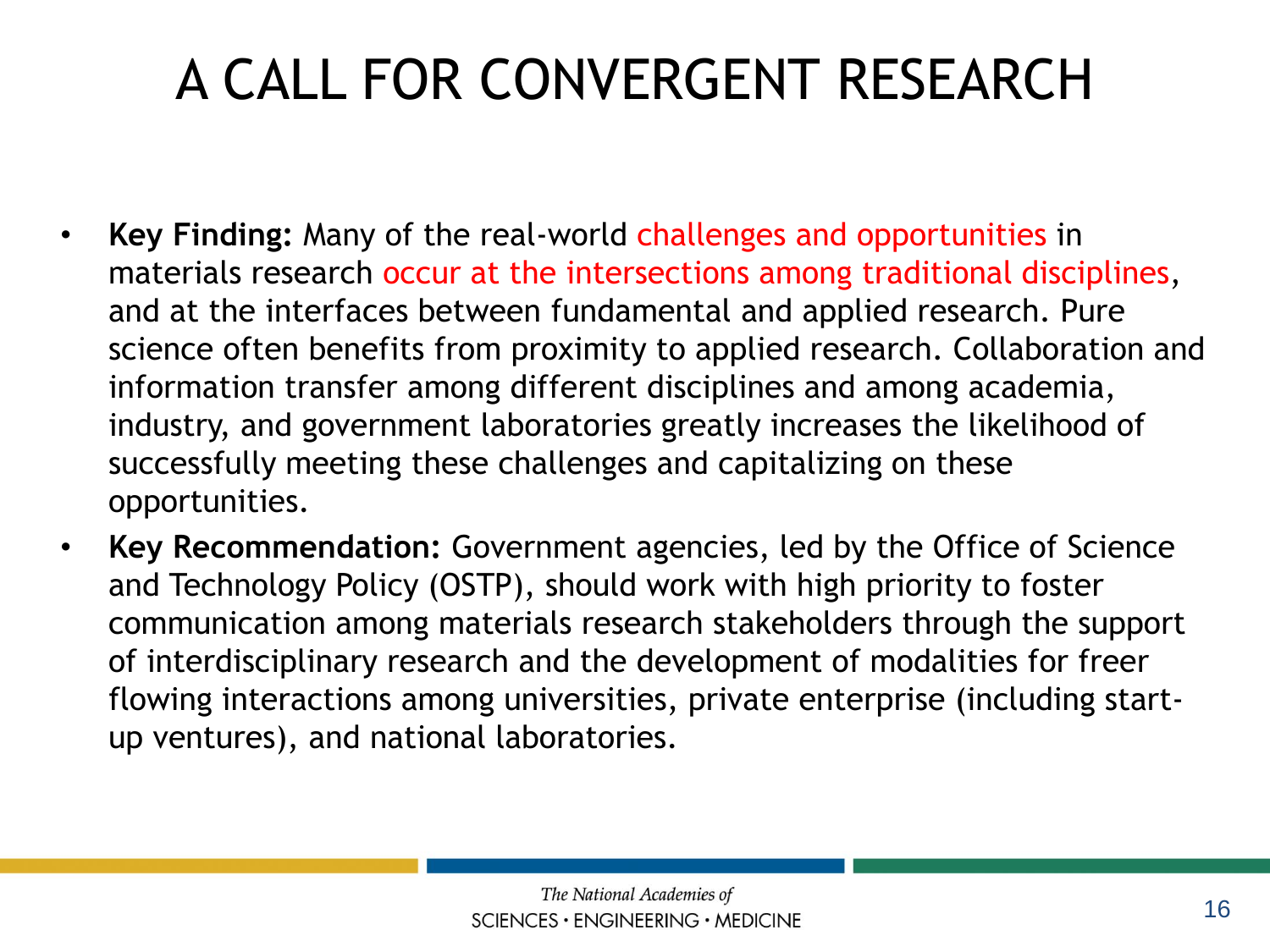### INFRASTRUCTURE NEEDS

- **Key Finding:** Infrastructure at all levels, from midscale instrumentation for materials characterization, synthesis, and processing with purchase costs of \$4 million to \$100 million in universities and national laboratories to large-scale research centers like synchrotron light sources, free electron lasers, neutron scattering sources, high field magnets, and superconductors is essential for the health of the U.S. materials science enterprise. Midscale infrastructure, in particular, has been sorely neglected in recent years, and the cost of maintenance and dedicated technical staff has increased enormously.
- **Key Finding:** Progress in three-dimensional (3D) characterization, computational materials science, and advanced manufacturing and processing have enabled an increasing digitization across disciplines of materials research and has in some cases dramatically accelerated and compressed the time from discovery to inclusion in new products.
- **Key Finding:** The Materials Genome Initiative, and the earlier Integrated Computational Materials Engineering approach, recognized the potential of integrating and coordinating computational methods, informatics, materials characterization, and synthesis and processing methods to accelerate the discovery and deployment of designer materials in products. The translation of these methodologies to specific industries has resulted in numerous successful applications that have reduced the development time with corresponding cost savings.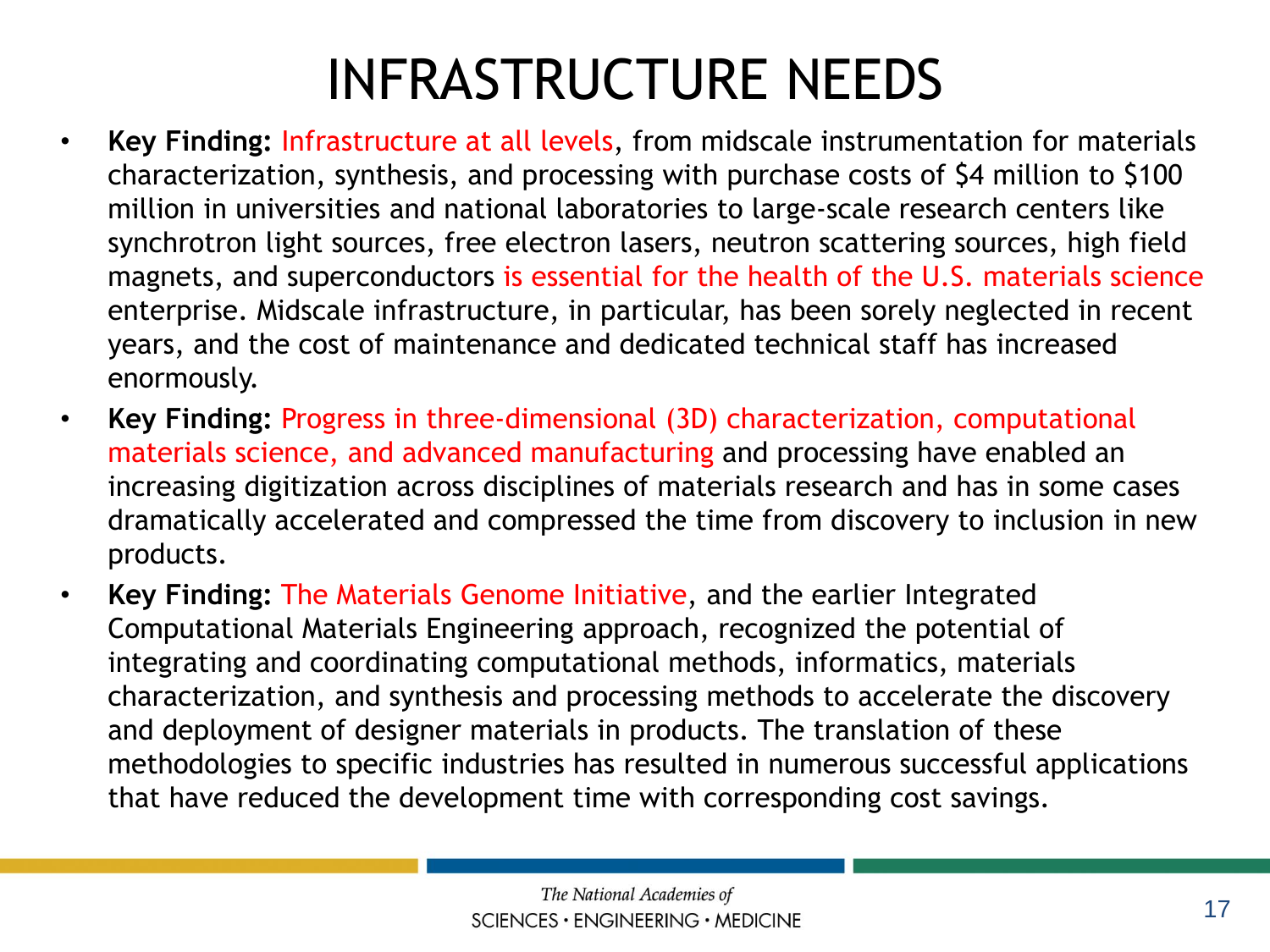### Chap 5 – National Competitiveness

This subject is complex, and though part of our charge, it presents issues (e.g. economic and geopolitical) that involve more than science and engineering and that are beyond the expertise of the committee. It deserves further study.

- The creation and control of materials is critical to any advanced economy – prediction of importance to GDP
- America dominated materials science and engineering for most of the post-war period, but it no longer does
- Other countries, the European Union, Japan, Korea, and particularly, the emerging giant China now threaten our leadership.
	- They are investing heavily in state-of-the-art facilities like synchrotrons, centers for neutron scattering, etc.
	- They have centralized industrial policies designed to improve their economic competiveness, and they often tailor research support with this goal in mind.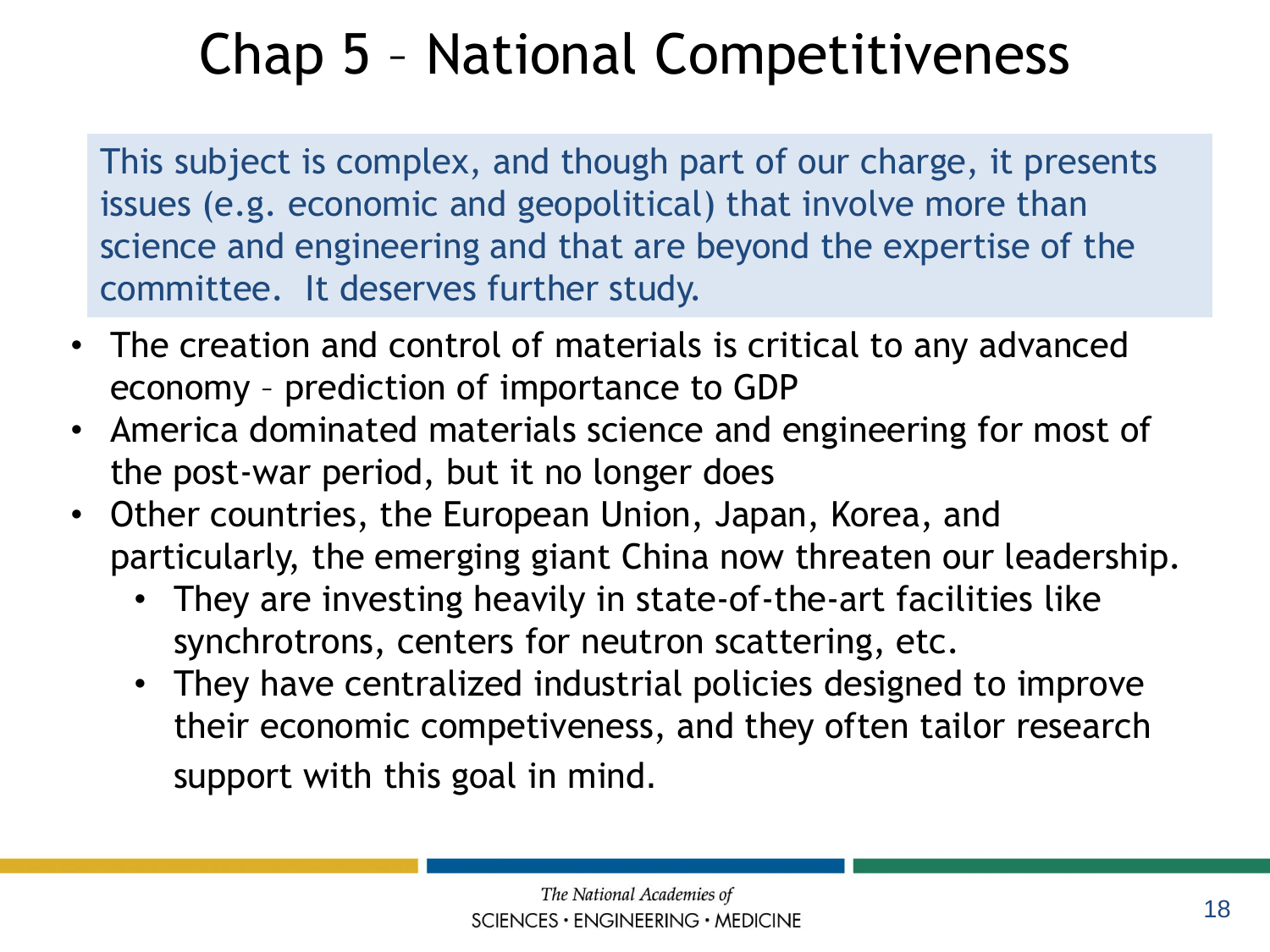### How Should US Respond

- Strong and sustained support for fundamental and applied research is essential; includes development and maintenance of research infrastructure – important for both fundamental research and product development – e.g. neutron scattering
- Nurture international collaboration
- But an environment that brings new technology to the market place is also needed.
- In the global economy, enterprises get the technology they need wherever it is – example of GE's additive manufacturing. How important is local production? Transfer of US technological innovation to foreign production?
- iMac and no screws (NY Times, Jan. 29, 2019)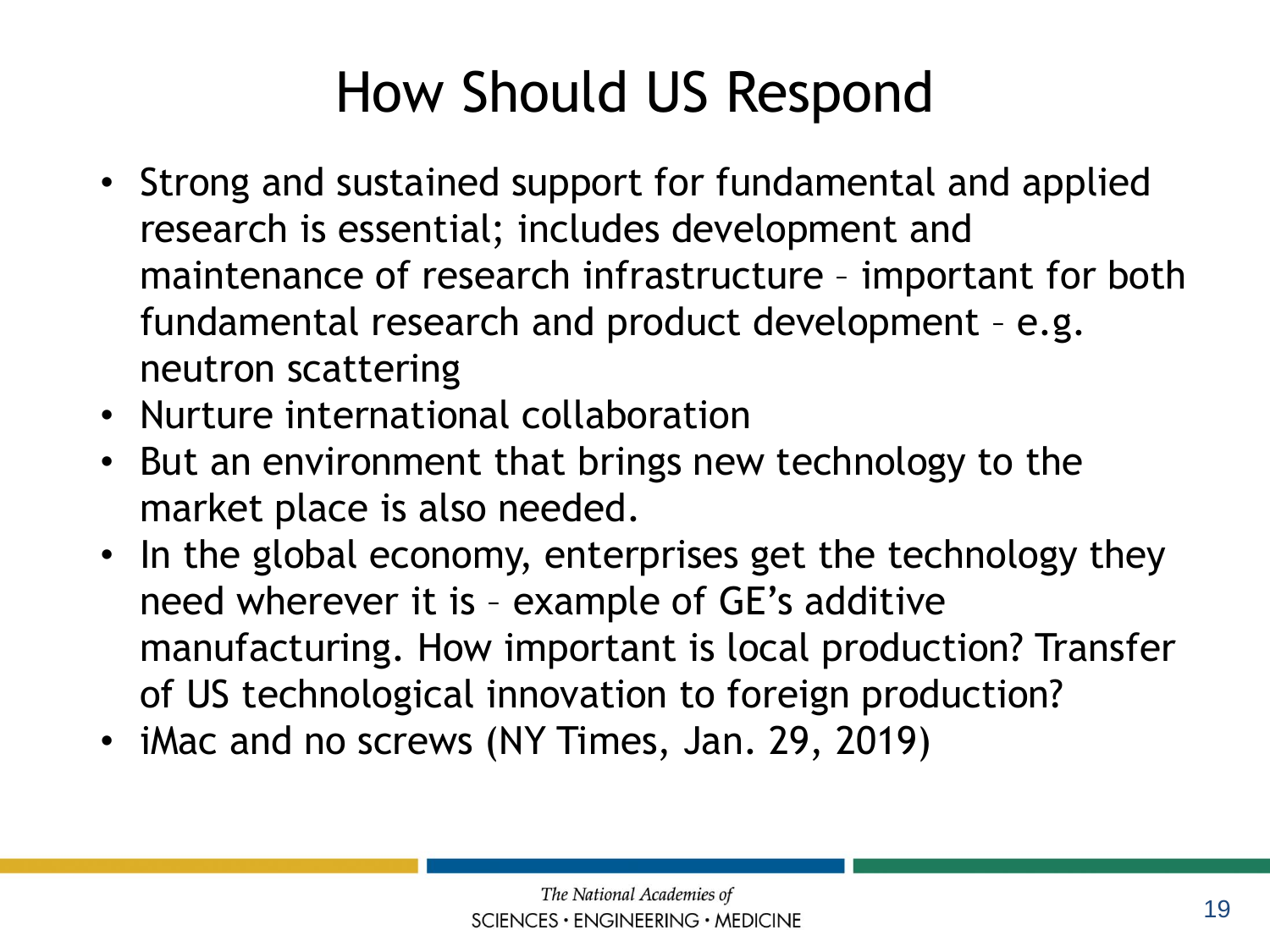#### NATIONAL COMPETITIVENESS

- **Key Finding:** Intense competition among developed and developing nations for leadership in the modern economic drivers, including smart manufacturing and materials science, will grow over the coming decade.
- **Recommendation:** The U.S. government, with input from all agencies supporting materials research, should take coordinated steps beginning in 2020 to fully assess the threat of increased worldwide competition to its leadership in materials science and in advanced and smart manufacturing. The assessment program, which should be established on a permanent basis, should also define a strategy by 2022 to combat this threat.
- **Recommendation:** The U.S. government should fund and pursue a strategy-based permanent program of robust investment focused on materials science and smart manufacturing that will allow us to maintain our position as a world leader in materials science and not to fall behind our many competitors.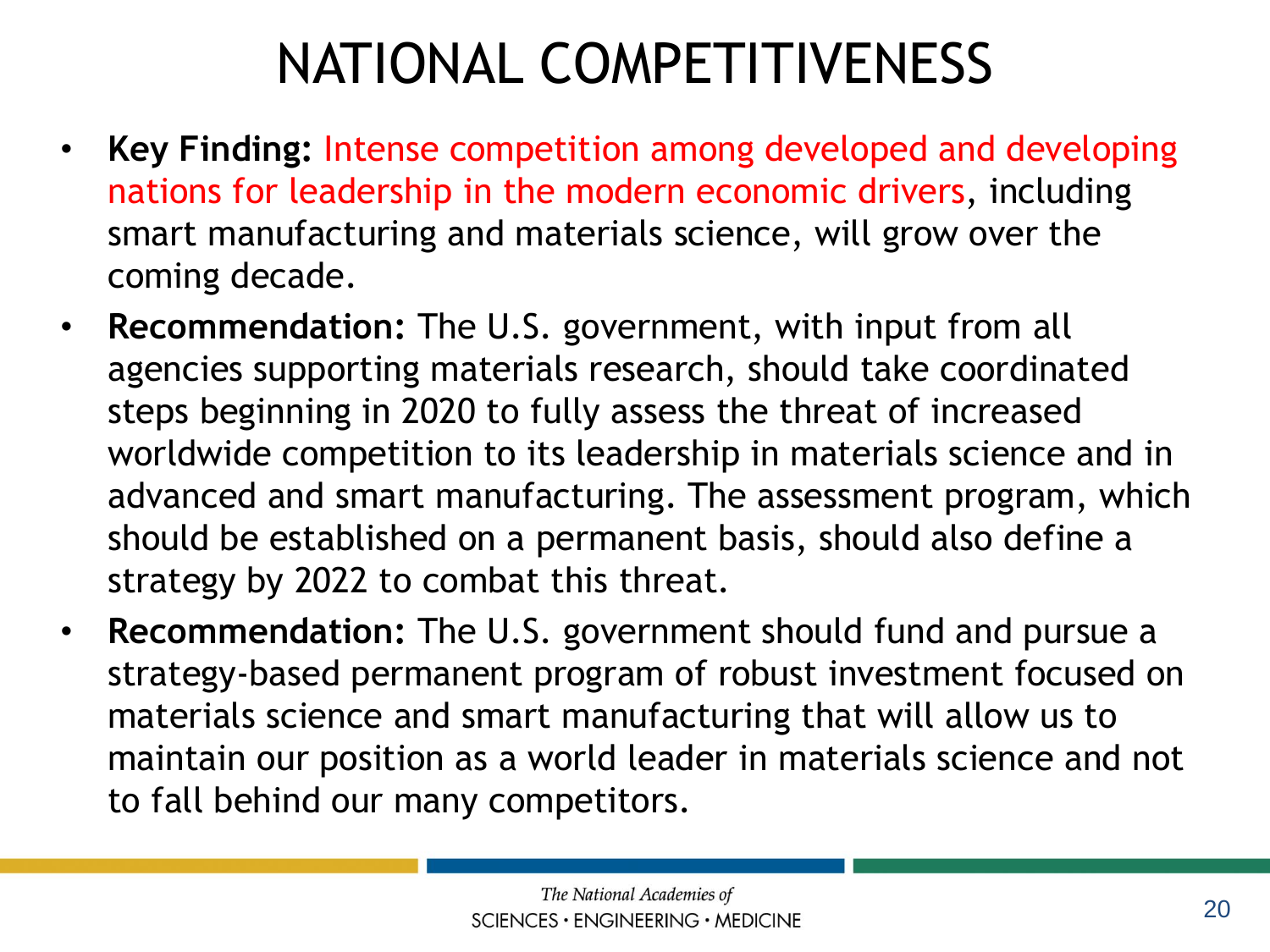#### **Case Studies**

- Flat Panel Liquid Crystal Displays
- Additive Manufacturing in Aerospace
- Permanent Magnets
- Photovoltaics
- Lithium Ion Batteries

These studies illustrate the international nature of discovery, of industrial search for new materials, and the unpredictable paths of ideas to profitable products.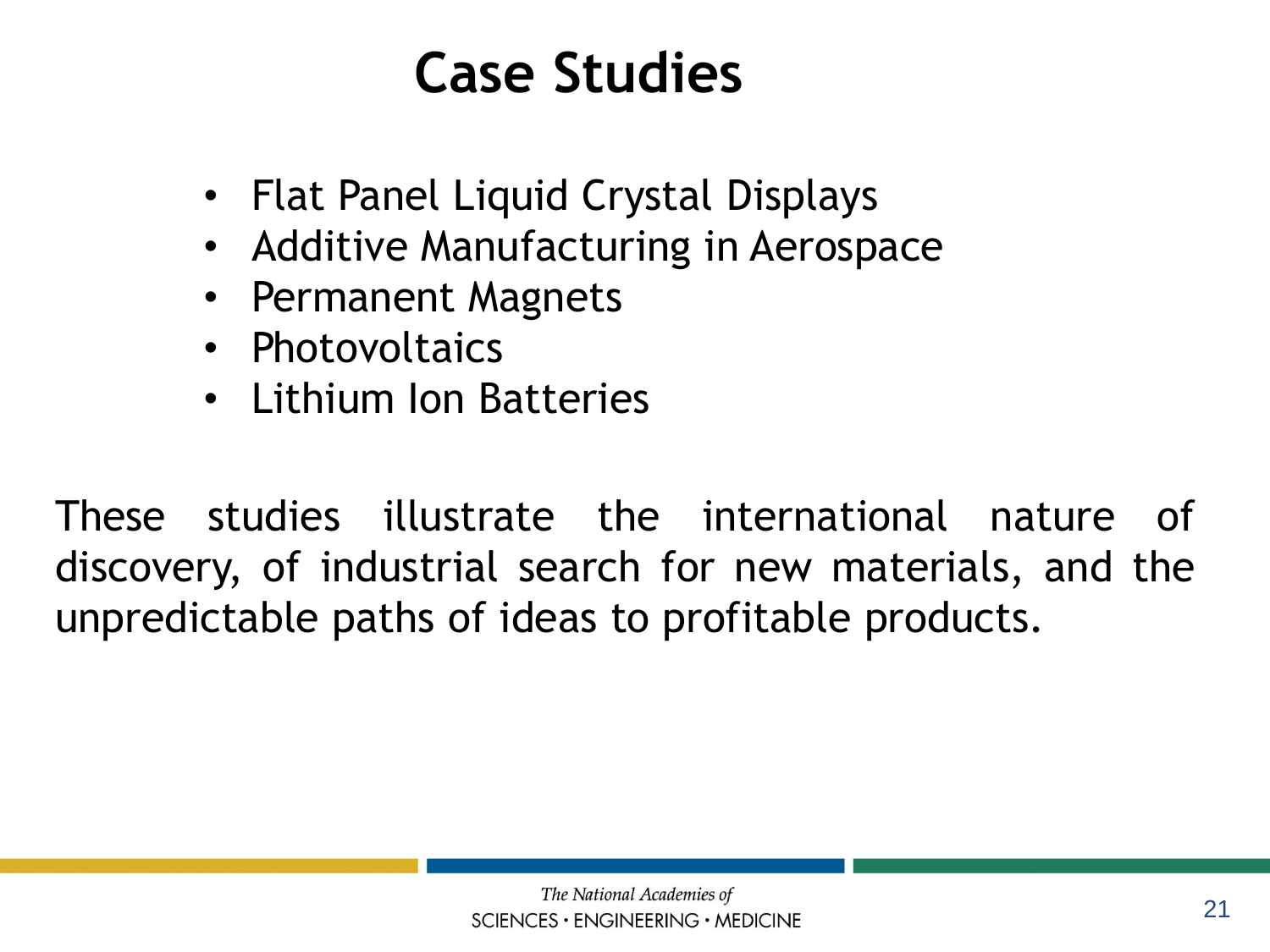#### Exciting times for MR

Paradigm-changing advances in MR have accelerated the pace of discovery

- New materials: 2D, vitrimers, high-entropy alloys, metamaterials, quantum materials
- New tools: Computational modelling, algorithms, AI, machine learning, instruments and facilities for real time materials characterization, digital processing
- New theory: Topological insulators, quantum computing, interfaces
- New objectives: Precision synthesis and manufacturing, quantum computing, sustainable materials, materials for human interface